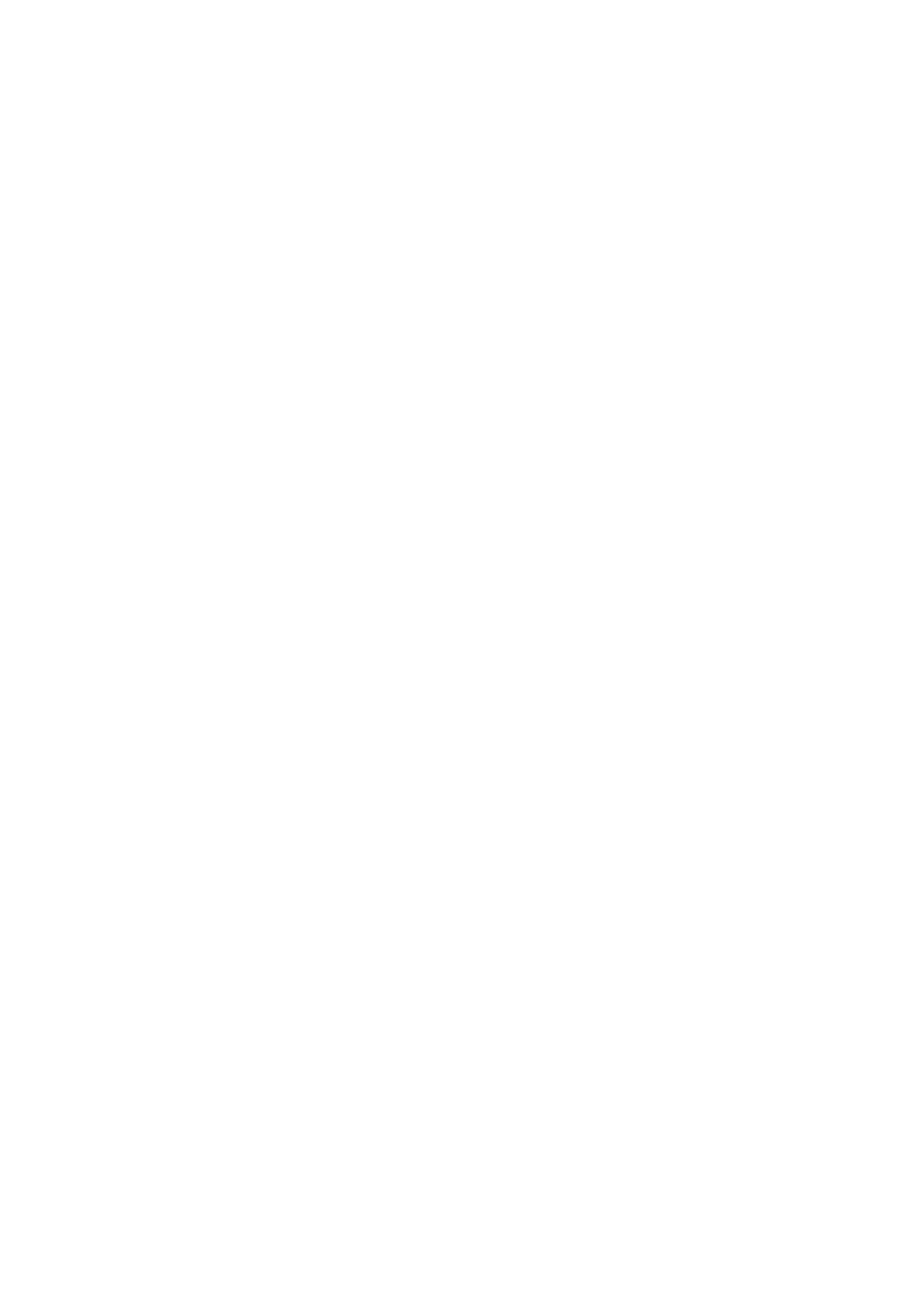### **IOM DEVELOPMENT FUND (Final report: 1 January to 31 December 2017)**

#### **Background**

1. An overview of the IOM Development Fund, which was established through Council Resolution No. 1035 of 29 November 2000, is provided at the sessions of the Standing Committee on Programmes and Finance.

2. The allocation and application of the Fund is guided by Executive Committee Resolution No. 134 of 3 July 2012 on budget processes and mechanisms. [1](#page-2-0) The Guidance Note 2018 on the IOM Development Fund explains the characteristics of the Fund and provides practical guidance on its operation and management. It can be consulted in the three official languages on the IOM Development Fund website [\(http://developmentfund.iom.int/\)](http://developmentfund.iom.int/).

3. With regard to the Fund's two lines of funding, Line 2 is broadly similar in its operation to Line 1, with one of the key provisos being that Member States subject to Article 4 of the IOM Constitution are not eligible to benefit from funding under Line [2](#page-2-1).<sup>2</sup>

#### **Fund administration**

4. In 2017, a total of USD 8,926,62[3](#page-2-2)<sup>3</sup> (including administrative and PRIMA costs) was available for the IOM Development Fund. A total of USD 1,422,236 was available for Line 1 funding, comprising USD 1,400,000 of Operational Support Income (see document C/107/6/Rev.1) and USD 22,236 of recovered funds from closed Line 1 projects. A total of USD 7,504,387 was available for Line 2 funding, which was composed of USD 6,127,496 in Operational Support Income, USD 395,928 of recovered funds from closed Line 2 projects, USD 630,676 from the Government of Sweden, USD 350,000 from the Government of the United States of America and USD 287 of private contributions made by individuals online.

5. A total of 53 projects were funded in 2017 through the IOM Development Fund, providing support to 102 eligible Member States. As in previous years, the distribution of allocations to each region was closely aligned with the representation of eligible Member States in those regions. In Africa, the IOM Development Fund supported 21 initiatives with USD 3,025,000, benefiting 52 eligible

<span id="page-2-0"></span>Section IV, paragraph 1 of Executive Committee Resolution No. 134 states the following: "The Director General is requested to allocate one million four hundred thousand United States dollars from the Operational Support Income for the development of migration projects in favour of developing Member States and Member States in transition, on the basis of an equitable regional distribution, without prejudice to funds already allocated for these purposes, referred to as funding Line 1." Section IV, paragraph 2 states that: "25 per cent of Operational Support Income (excluding security) in excess of USD 20.0 million will be allocated to the IOM Development Fund referred to as funding Line 2.", while in paragraph 3 of the same section it states that "The total amount available for the IOM Development Fund (excluding direct voluntary contributions) cannot exceed total miscellaneous income (unearmarked contributions and interest income)."

<span id="page-2-1"></span><sup>&</sup>lt;sup>2</sup> Section IV, paragraph 5 (a) of Executive Committee Resolution No. 134 states that: "Access to funding under Line 2 will be linked to outstanding contributions and Member States subject to Article 4 of the Constitution will not be eligible for funding." The phrase "subject to Article 4" refers to the status of a Member State whose current arrears in the payment of its financial contributions to the Organization equal or exceed the amount of the contributions due from it for the preceding two years and whose loss of voting rights in accordance with Article 4 of the IOM Constitution shall become effective in a year's time if at that time the Member State is still in arrears to the said extent, but not a Member State whose loss of voting rights has become effective but whose voting rights were maintained or restored by the Council after being satisfied that the failure to pay is due to conditions beyond the control of the Member State.

<span id="page-2-2"></span><sup>3</sup> The Governments of Belgium and the United States of America provided unearmarked contributions which are part of the Operational Support Income that funds the IOM Development Fund.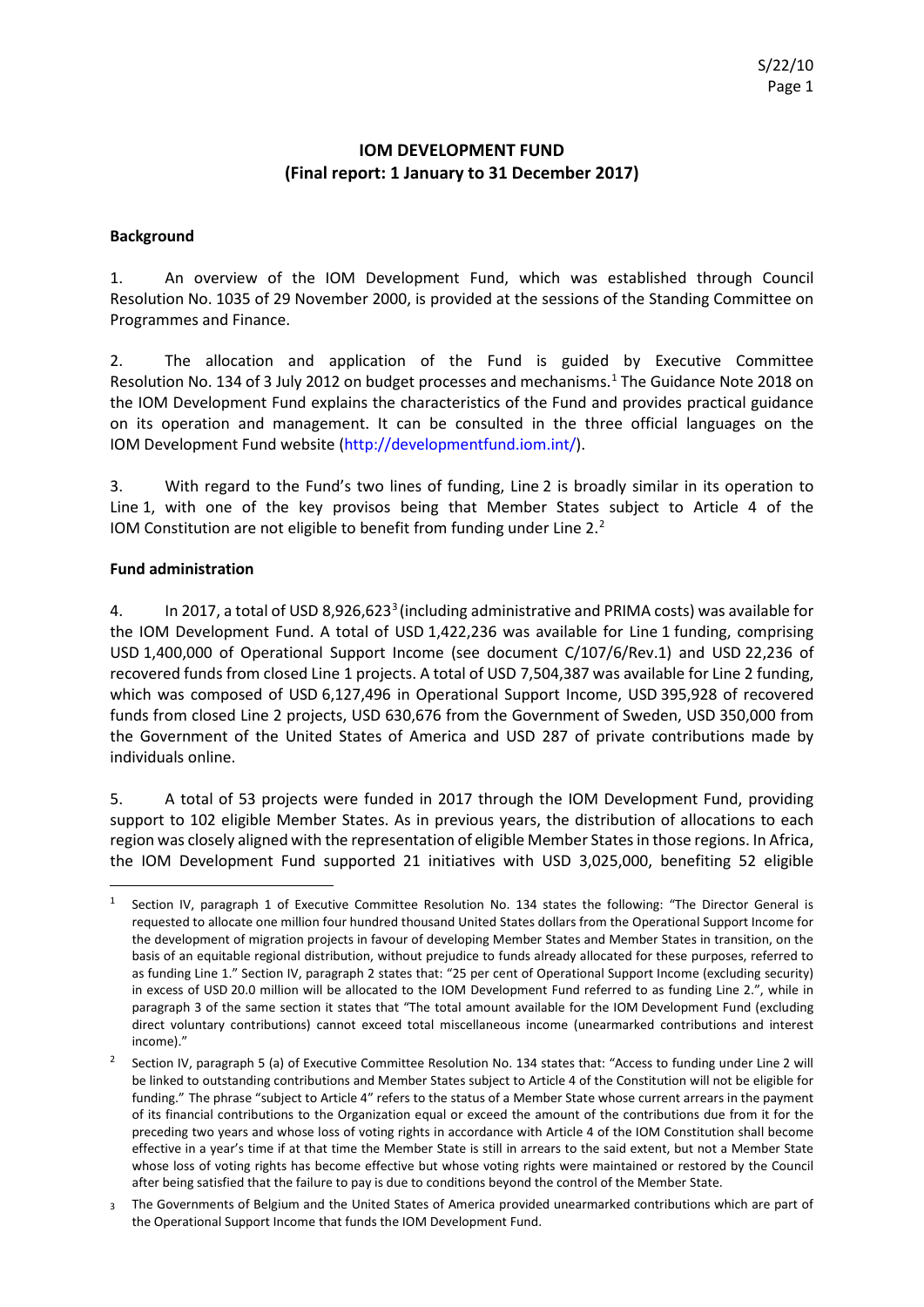Member States. In Latin America and the Caribbean, USD 1,709,236 was allocated to 12 initiatives, benefiting 21 eligible Member States. In Asia and Oceania, 13 initiatives, benefiting 20 Member States, were funded for a total of USD 2,539,387. In Europe, USD 1,000,000 was allocated to six projects, benefiting nine eligible Member States. One multiregional project was approved for a total of USD 100,000, benefiting Member States eligible for Line 2 funding.

6. As at 31 December 2017, 131 active projects were being administered by the IOM Development Fund, over 50 per cent of which were in Africa.

### **PRIMA – Project Information and Management Application**

7. By the end of 2017, all IOM Development Fund projects, including recent concept notes and project proposals, had been migrated into PRIMA – a total of 684 entries. In total, 105 IOM offices (including Regional Offices) are using PRIMA to develop and review these initiatives. During November 2017, PRIMA received 6,375 visits.

8. With the development of the PRIMA for All system in parallel with the operationalization of PRIMA for the IOM Development Fund, the IOM Development Fund Unit has been able to share the lessons learned from its roll-out of the system, feed its requirements into the Organization-wide system and assist with the testing of that system.

9. PRIMA is proving to be very beneficial for reporting purposes, for reminding project managers of deadlines to be met and for keeping track of project implementation. It is also useful for staff members who are new to an office and who need to quickly access all relevant documentation and the latest updates on the status of a project. Similarly, Regional Offices can monitor the implementation of activities through PRIMA in preparation for on-site evaluations, without the need to request relevant documentation by email.

### **Review of best practices**

10. In 2017, the IOM Development Fund Unit conducted a review of all migration policy-related projects that were initiated between 2007 and 2016 with a view to assessing their capacity-building and policy development components. The review focused on project performance and sustainability in order to improve project development and implementation and related thematic programming. The full report of the review is available on the IOM Development Fund website.

11. The review found that between 2007 and 2016, 23 migration policy projects had been funded by the IOM Development Fund, with a combined expenditure of USD 2.9 million, which represents 5 per cent of the total amount spent on projects during this period. The region in which the most migration policy projects had been implemented during this period, and which consequently had received the most funding, was Latin America and the Caribbean (52% of projects implemented and total funding of USD 1.4 million). All of the 23 projects reviewed had addressed Goal 10 of the Sustainable Development Goals (Reduce inequality within and among countries) and at least one of the Migration Governance Framework principles. More than half of the projects (57%) had also addressed Sustainable Development Goal 8 (Promote sustained, inclusive and sustainable economic growth, full and productive employment and decent work for all).

12. Seventeen project teams responded to the review questionnaire, reporting that almost all of the projects (94%) had achieved their planned outcomes and produced their expected outputs. In addition, all completed projects had reached the targeted direct beneficiaries, while 66 per cent had also reached indirect beneficiaries. Out of the 17 projects for which responses to the questionnaire were received, 8 had had positive unforeseen impacts, and no project had had a negative unforeseen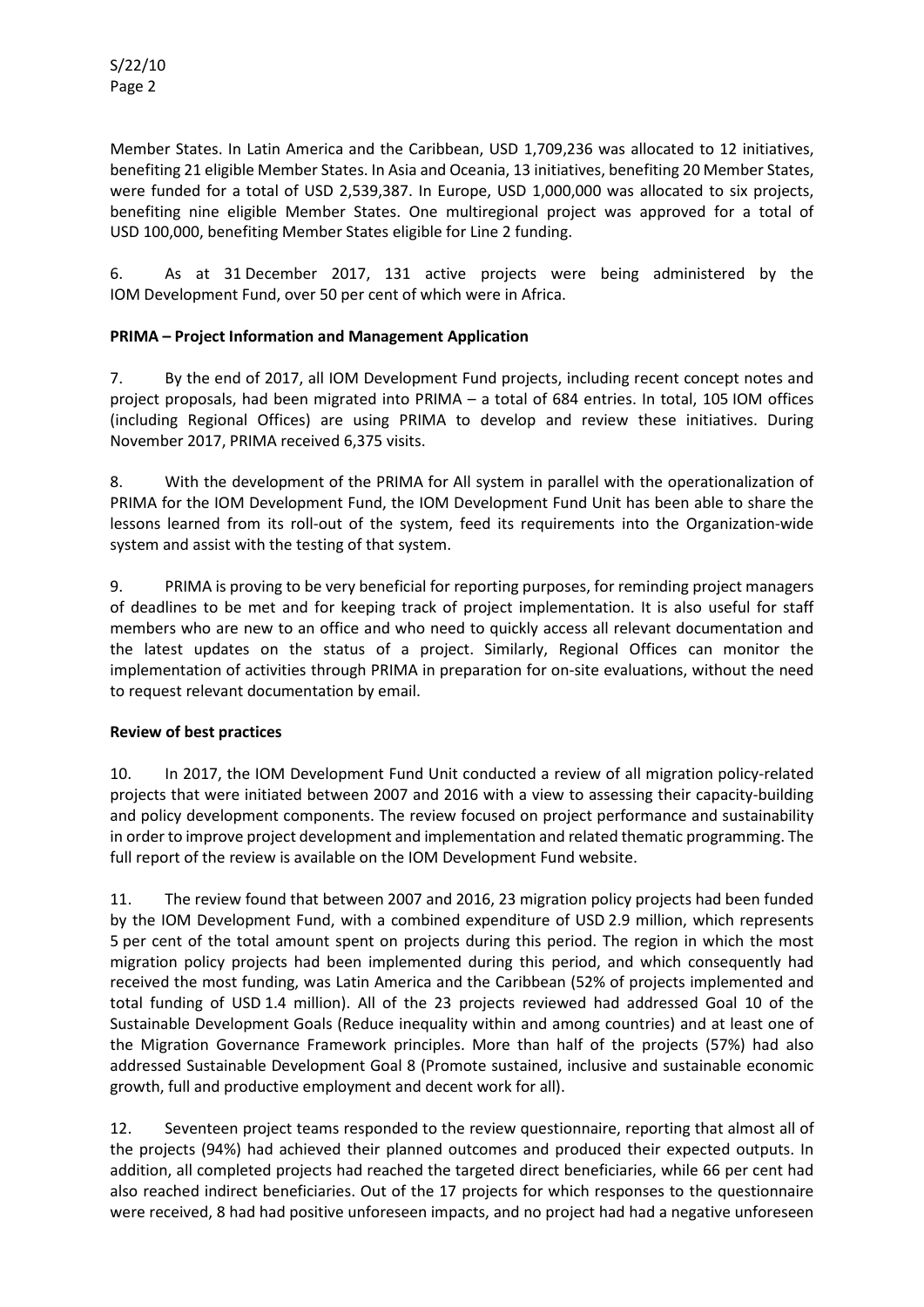impact. Fourteen projects (82%) had received no-cost extensions, and follow-up activities/projects had been implemented after six projects (35%) had been completed. Each of the 17 projects had had at least one outcome evaluated as "sustained after the project ended", while all outcomes had been sustained in 13 projects. The most common outcome – the Government utilizes increased skills, knowledge and experience to more effectively manage migration – had been sustained in nine projects.

13. The three most frequently encountered challenges were a lack of collaboration from partners, a lack of coordination among agencies, and changes in government priorities.

- 14. Recommendations resulting from the review include:
- (a) Ensure early and constant liaison with stakeholders and partners to prevent and quickly address challenges.
- (b) To avoid needing to request a no-cost extension at a later date, improve the assessment of the amount of time required to implement project activities, consider limiting the number of outcomes, and take measures to prepare for the start of the project.
- (c) Better assess the social and political context.
- (d) To safeguard the sustainability of projects, ensure a continued, close and sound relationship with the relevant ministries; provide continued support to the government as a technical advisor; ensure institutional and legal policy coherence; and ensure consultations with and the involvement of civil society in the design, implementation and evaluation of migration policies.
- (e) Take note of previous project reports and reviews in order to build on lessons learned.

### **Staff support for the IOM Development Fund**

15. The Government of Japan has provided funding for a part-time Junior Professional Officer for the IOM Development Fund Unit at Headquarters. Since March 2017, they have been a vital member of the Unit, reviewing project applications and reports, fundraising options and existing processes.

### **Ex-post evaluations and recommendations**

16. Since the beginning of 2017, IOM has been committed to ensuring that ex-post evaluations of all funded projects are undertaken. All evaluations carried out during 2017 have been reviewed, collated and summarized. The main findings and recommendations have been collated into a report, entitled Report on the IOM Development Fund 2017 Ex-post Evaluations, which has been shared with project developers, managers, monitoring and evaluation officers and staff in the Regional Offices involved in the review of new project proposals and reports. The full report is available on the IOM Development Fund website.

- 17. Recommendations resulting from the review include:
- (a) Relevance Carry out increased theory of change analysis and improve related documentation; formulate interventions through participatory processes, in collaboration with the relevant IOM Country Offices and key stakeholders in the benefiting country or countries, to improve the level of buy-in, participation and understanding of partners regarding the project; and involve monitoring and evaluation experts in the design of the project results framework.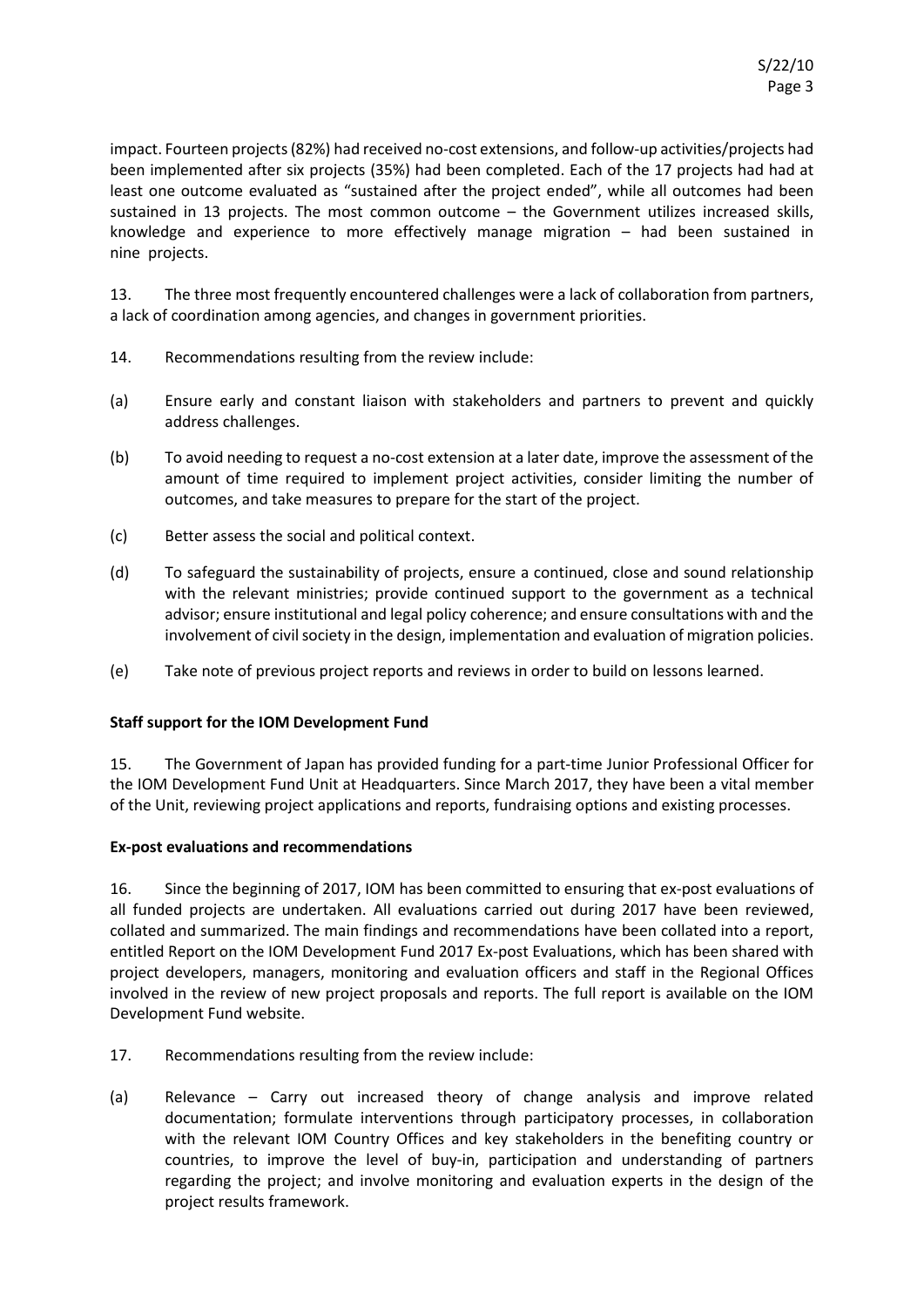- (b) Effectiveness During project design and implementation, fully involve stakeholders and better link activities to governmental decision-making processes; establish a communication plan before commencing a new intervention in a new country to avoid the creation of misunderstandings among beneficiaries concerning IOM support (particularly important when working with vulnerable groups); and ensure that sound risk analysis is performed as part of the project development process.
- (c) Efficiency Assess the suitability of remote project implementation as it requires more resources, particularly in terms of project monitoring, and consider hiring local staff to ensure an IOM presence at project locations; continue to look for innovative, alternative funding modalities for workshops and training courses to improve project efficiency; use less ambitious project time frames and targets to avoid the need for no-cost extensions; and strengthen monitoring and evaluation capacity to enable projects to develop stronger monitoring tools and processes and to allow staff to collect more systematic data with regard to the mediumand long-term effects of the projects.
- (d) Sustainability Continue to engage with relevant stakeholders when possible after the project ends in order to sustain and expand the results achieved and to build on the migration management knowledge and capacity of governments, civil society and private sector actors; endeavour to ensure that projects that follow on from IOM Development Fund initiatives complement and reinforce past projects using an integrated programme approach; and consider starting a migration profile with Line 1 funding only if there is a possibility that activities could be continued with Line 2 funding.
- (e) Impact Increase publicity concerning project outputs, such as migration profiles, which is necessary to make them known among a wider strategic audience, both in the country and beyond, and to promote their use in policy development, project design, research and studies.
- (f) Cross-cutting aspects Include a gender focus throughout project implementation by taking into account gender-related structural inequities in all project activities, particularly in related documents and training activities.

#### **Eligible Member States and allocations: 1 January to 31 December 2017**

- 18. This report includes the following annexes:
- Annex I: Line 1: Member States eligible for allocations under the IOM Development Fund, by region, as at 31 December 2017
- Annex II: Line 2: Member States eligible for allocations under the IOM Development Fund, by region, as at 31 December 2017
- Annex III: Line 1 and Line 2: IOM Development Fund regional distribution chart: Approved projects from 1 January to 31 December 2017
- Annex IV: Line 1 and Line 2: IOM Development Fund financial summary: 1 January to 31 December 2017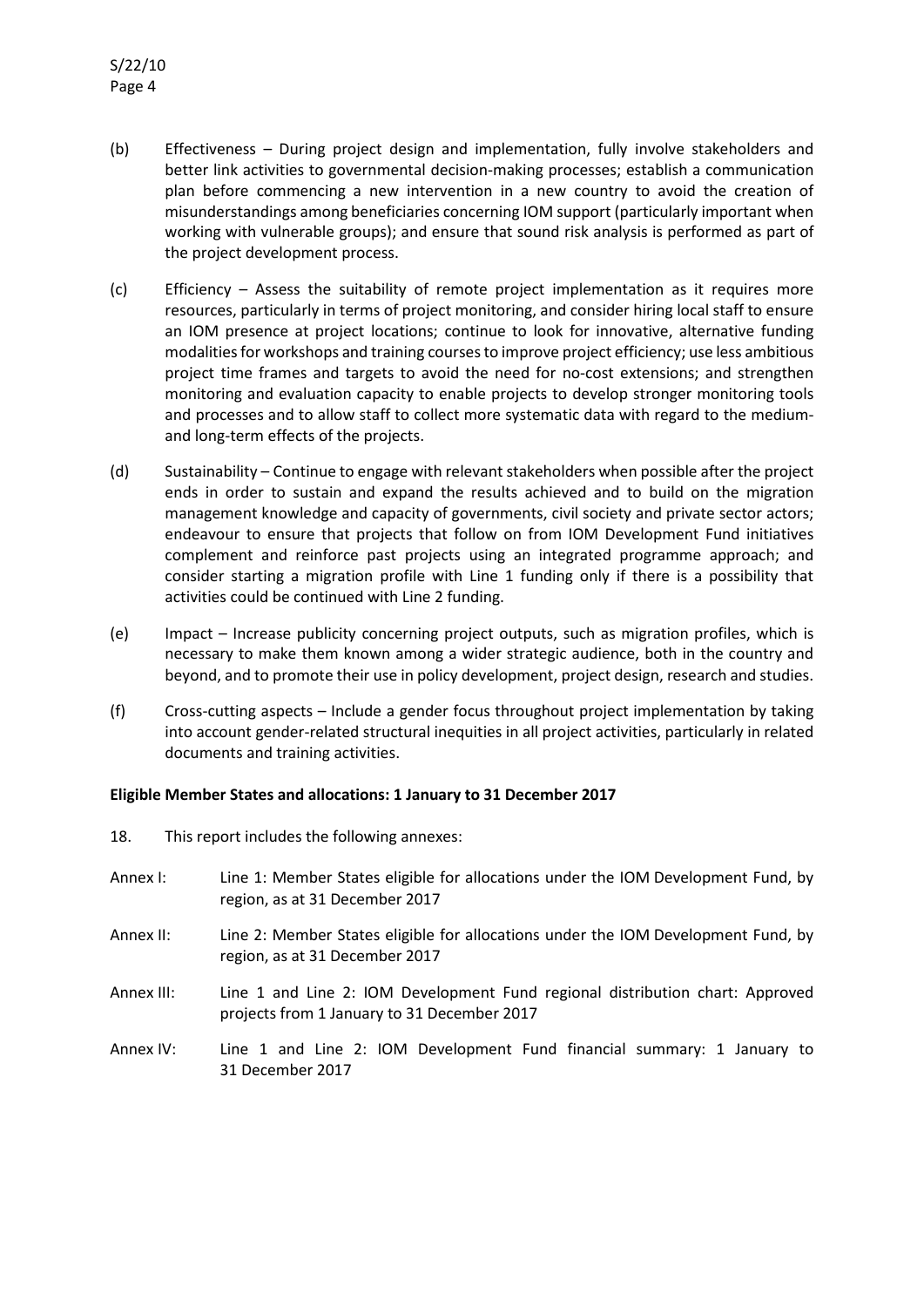#### **Annex I**

## **Line 1: Member States eligible for allocations under the IOM Development Fund, by region, as at 31 December 2017**

(total: 119)

| <b>Africa</b><br>52 Members (44%) | Africa (continued)                              | <b>Asia and Oceania</b><br>30 Members (25%)  |
|-----------------------------------|-------------------------------------------------|----------------------------------------------|
| Algeria                           | Tunisia                                         | Afghanistan                                  |
| Angola                            | Uganda                                          | Bangladesh                                   |
| Benin                             | United Republic of Tanzania                     | Cambodia                                     |
| <b>Botswana</b>                   | Zambia                                          | China                                        |
| <b>Burkina Faso</b>               | Zimbabwe                                        | Fiji                                         |
| Burundi                           |                                                 | India                                        |
| Cabo Verde                        |                                                 | Iran (Islamic Republic of)                   |
| Cameroon                          | <b>Middle East</b>                              | Kazakhstan                                   |
| Central African Republic          | 2 Members (2%)                                  | Kiribati                                     |
| Chad                              |                                                 | Kyrgyzstan                                   |
| Comoros                           | Jordan                                          | <b>Maldives</b>                              |
| Congo                             | Yemen                                           | Marshall Islands                             |
| Côte d'Ivoire                     |                                                 | Micronesia (Federated States of)             |
| Democratic Republic of the Congo  |                                                 | Mongolia                                     |
| Djibouti                          | <b>Latin America and the</b>                    | Myanmar                                      |
| Egypt                             | Caribbean                                       | Nepal                                        |
| Eritrea                           | 23 Members (19%)                                | Pakistan                                     |
| Ethiopia                          |                                                 | Papua New Guinea                             |
| Gabon                             | Argentina                                       | Philippines                                  |
| Gambia                            | <b>Belize</b>                                   | Samoa                                        |
| Ghana                             | <b>Bolivia (Plurinational State of)</b>         | Solomon Islands                              |
| Guinea                            | <b>Brazil</b>                                   | Sri Lanka                                    |
| Guinea-Bissau                     | Colombia                                        | Tajikistan                                   |
| Kenya                             | Costa Rica                                      | Thailand                                     |
| Lesotho                           | Dominican Republic                              | Timor-Leste                                  |
| Liberia                           | Ecuador                                         | Tonga                                        |
| Libya                             | El Salvador                                     | Turkmenistan                                 |
| Madagascar                        | Guatemala                                       | Tuvalu                                       |
| Malawi                            | Guyana                                          | Vanuatu                                      |
| Mali                              | Haiti                                           | Viet Nam                                     |
| Mauritania                        | Honduras                                        |                                              |
| Mauritius                         | Jamaica                                         | <b>Europe</b>                                |
| Morocco                           | Mexico                                          | 12 Members (10%)                             |
| Mozambique                        | Nicaragua                                       |                                              |
| Namibia                           | Panama                                          | Albania                                      |
| Niger                             | Paraguay<br>Peru                                | Armenia                                      |
| Nigeria                           |                                                 | Azerbaijan                                   |
| Rwanda                            | Saint Lucia<br>Saint Vincent and the Grenadines | <b>Belarus</b>                               |
| Sao Tome and Principe             |                                                 | Bosnia and Herzegovina                       |
| Senegal                           | Suriname                                        | Georgia                                      |
| Sierra Leone<br>Somalia           | Venezuela (Bolivarian Republic of)              | Montenegro                                   |
|                                   |                                                 | Republic of Moldova                          |
| South Africa                      |                                                 | Serbia                                       |
| South Sudan<br>Sudan              |                                                 | The former Yugoslav Republic of<br>Macedonia |
|                                   |                                                 |                                              |
| Swaziland                         |                                                 | Turkey                                       |
| Togo                              |                                                 | Ukraine                                      |

Note: The Cook Islands, Cuba and Dominica are not included in the above list as they were admitted as Member States of the Organization at the 108th Session of the Council, held from 28 November to 1 December 2017.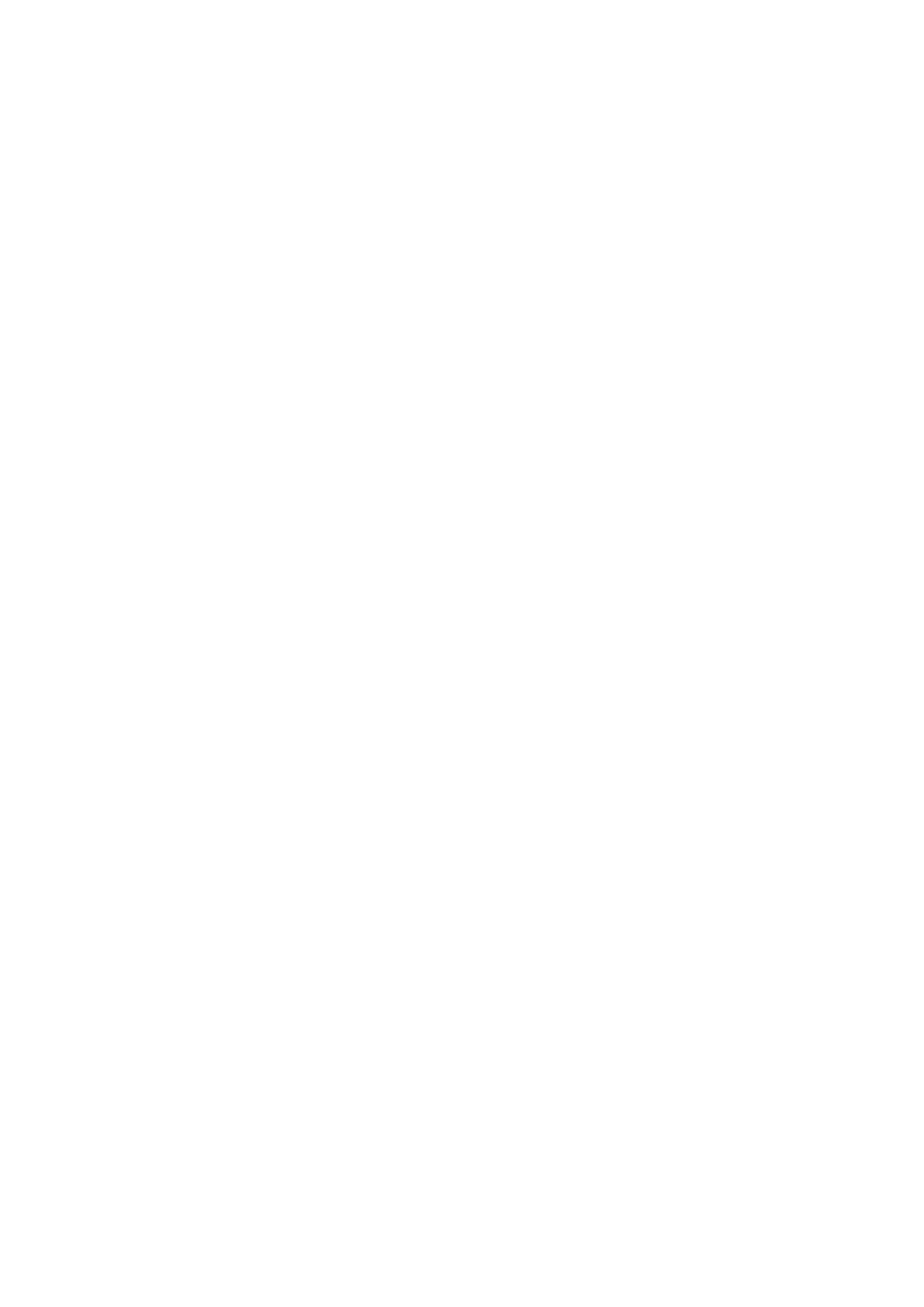#### **Annex II**

### **Line 2: Member States eligible for allocations under the IOM Development Fund, by region, as at 31 December 20171**

(total: 92)

| <b>Middle East</b>      |                                                                                                                                                           |
|-------------------------|-----------------------------------------------------------------------------------------------------------------------------------------------------------|
|                         | Asia and Oceania (continued)                                                                                                                              |
|                         |                                                                                                                                                           |
|                         | Kiribati                                                                                                                                                  |
|                         | Kyrgyzstan                                                                                                                                                |
|                         | <b>Maldives</b>                                                                                                                                           |
|                         | Marshall Islands                                                                                                                                          |
|                         | Mongolia                                                                                                                                                  |
|                         | Myanmar                                                                                                                                                   |
| Argentina               | Nepal                                                                                                                                                     |
| <b>Belize</b>           | Pakistan                                                                                                                                                  |
| <b>Brazil</b>           | Papua New Guinea                                                                                                                                          |
| Colombia                | Philippines                                                                                                                                               |
| Costa Rica              | Samoa                                                                                                                                                     |
| Ecuador                 | Solomon Islands                                                                                                                                           |
| El Salvador             | Sri Lanka                                                                                                                                                 |
| Guatemala               | Tajikistan                                                                                                                                                |
| Guyana                  | Thailand                                                                                                                                                  |
| Honduras                | Timor-Leste                                                                                                                                               |
| Jamaica                 | Tonga                                                                                                                                                     |
| Mexico                  | Turkmenistan                                                                                                                                              |
| Nicaragua               | Tuvalu                                                                                                                                                    |
| Panama                  | Vanuatu                                                                                                                                                   |
| Paraguay                | Viet Nam                                                                                                                                                  |
| Peru                    |                                                                                                                                                           |
| Saint Lucia             | <b>Europe</b>                                                                                                                                             |
| Suriname                | 12 Members (13%)                                                                                                                                          |
|                         |                                                                                                                                                           |
| <b>Asia and Oceania</b> | Albania                                                                                                                                                   |
|                         | Armenia                                                                                                                                                   |
|                         | Azerbaijan                                                                                                                                                |
| Afghanistan             | <b>Belarus</b>                                                                                                                                            |
| Cambodia                | Bosnia and Herzegovina                                                                                                                                    |
| China                   | Georgia                                                                                                                                                   |
|                         | Montenegro                                                                                                                                                |
| India                   | Republic of Moldova                                                                                                                                       |
|                         | Serbia                                                                                                                                                    |
| Kazakhstan              | The former Yugoslav Republic of                                                                                                                           |
|                         | Macedonia                                                                                                                                                 |
|                         | Turkey                                                                                                                                                    |
|                         | Ukraine                                                                                                                                                   |
|                         | 2 Members (2%)<br>Jordan<br>Yemen<br><b>Latin America and the Caribbean</b><br>18 Members (20%)<br>28 Members (30%)<br>Fiji<br>Iran (Islamic Republic of) |

<sup>&</sup>lt;sup>1</sup> The Line 2 list of eligible Member States (and budget for each region) cut-off date for the year is 30 June. Bangladesh, the Plurinational State of Bolivia, Djibouti, Haiti, Malawi and the Sudan, became eligible for Line 2 funding when they came off the list of Member States with outstanding assessed contributions to the Administrative Part of the Budget which equal or exceed the amount due from them for the preceding two years, which took place after 30 June 2017.

\_\_\_\_\_\_\_\_\_\_\_\_\_\_\_\_\_\_\_\_\_\_\_\_\_\_\_\_\_\_\_

Note: The Cook Islands, Cuba and Dominica are not included in the above list as they were admitted as Member States of the Organization at the 108th Session of the Council, held from 28 November to 1 December 2017.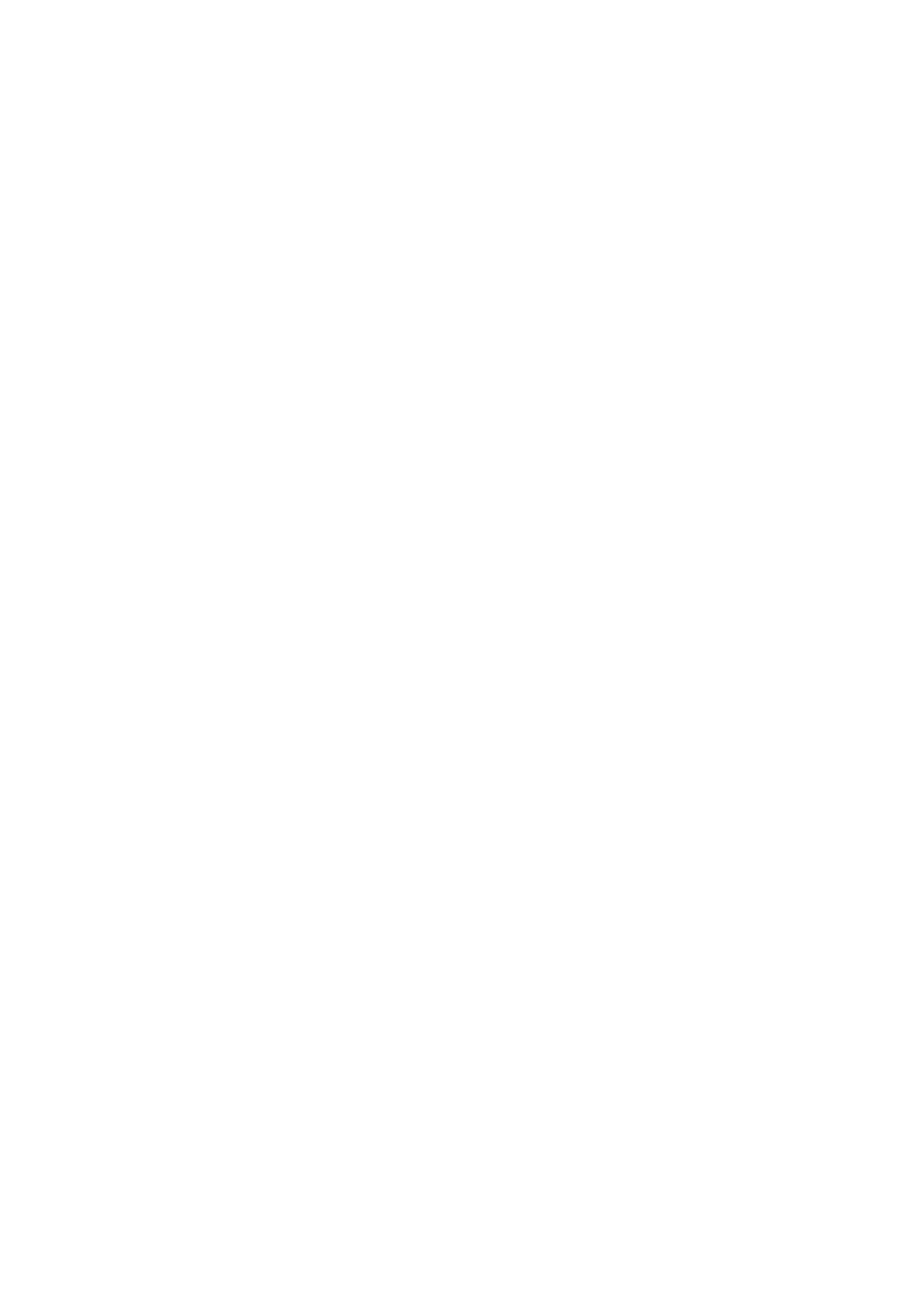### **Annex III**

### **Line 1 and Line 2: IOM Development Fund regional distribution chart: Approved projects from 1 January to 31 December 2017**

|                                                                      | <b>REGION: AFRICA</b> |                        |
|----------------------------------------------------------------------|-----------------------|------------------------|
| <b>IOM</b> office<br>(benefiting Members<br>and <i>non-members</i> ) | <b>Project</b>        | Amount<br>funded (USD) |

| Line 1                                                     |                                                                                                                                                 |         |
|------------------------------------------------------------|-------------------------------------------------------------------------------------------------------------------------------------------------|---------|
| <b>IOM Chad</b>                                            | Promoting the Engagement of the Chadian Diaspora to Support the<br>Development of Chad – IOM Strategy: activities 3 and 4                       | 75 000  |
| IOM Chad (Chad and<br>Nigeria)                             | Assessing the Migration, Climate Change and Conflict Dimension in the<br>Lake Chad Region (Chad and Nigeria) – IOM Strategy: activities 3 and 6 | 75 000  |
| IOM Madagascar<br>(Comoros)                                | Strengthening Institutional Capacities and Engaging the Diaspora of the<br>Comoros – IOM Strategy: activities 4 and 8                           | 75 000  |
| IOM Uganda                                                 | Support to Uganda's Immigration Training Academy - IOM Strategy:<br>activity 3                                                                  | 80 000  |
| IOM Headquarters (All<br>Line 1 eligible Member<br>States) | Research Support Towards a Common African Position on the Global<br>Compact for Migration – IOM Strategy: activities 3 and 7                    | 100 000 |
|                                                            | <b>Africa Line 1 allocations</b>                                                                                                                | 405 000 |
|                                                            | Africa Line 1 available funding (less multiregional and administration allocation)                                                              | 415 464 |
|                                                            | Allocations for Africa Line 1 as a percentage of available funding                                                                              | 97%     |
|                                                            | Allocations for Africa Line 1 as a percentage of total Line 1 available funding                                                                 | 43%     |

| Line 2                                                               |                                                                                                                                                                                                                    |         |
|----------------------------------------------------------------------|--------------------------------------------------------------------------------------------------------------------------------------------------------------------------------------------------------------------|---------|
| <b>IOM Botswana</b>                                                  | Strengthening Labour Migration Management in Botswana -<br>IOM Strategy: activities 3 and 4                                                                                                                        | 120 000 |
| IOM Burundi (Burundi and<br>the Democratic Republic<br>of the Congo) | Health and Humanitarian Border Management: Capacity-building<br>for Public Health Emergency Preparedness and Response in<br>Burundi and the Democratic Republic of the Congo -<br>IOM Strategy: activities 3 and 5 | 250 000 |
| <b>IOM Cameroon</b>                                                  | Strengthening the Management of Remittances for the Sustainable<br>Development of Cameroon - IOM Strategy: activities 3 and 4                                                                                      | 200 000 |
| <b>IOM Cameroon</b><br>(Cameroon and the Niger)                      | Assessing the Migration, Climate Change and Conflict Dimension in the<br>Lake Chad Region (Cameroon and the Niger) - IOM Strategy: activities 3<br>and 6                                                           | 100 000 |
| IOM Egypt (Egypt,<br>Morocco and Yemen)                              | Strengthening National Capacities in Applying International Standards to<br>Improve Labour Migration Management in the Middle East and North<br>Africa Region – IOM Strategy: activities 3 and 12                  | 300 000 |
| <b>IOM Guinea</b>                                                    | Supporting the Government of Guinea in Mobilizing its Diaspora -<br>IOM Strategy: activities 3, 4 and 8                                                                                                            | 100 000 |
| IOM Kenya                                                            | Strengthening the Capacity of the Government of Kenya to Manage<br>National Identity Programmes - IOM Strategy: activity 3                                                                                         | 150 000 |
| <b>IOM Liberia</b>                                                   | Capacity-building for Diaspora Engagement in Liberia - IOM Strategy:<br>activities 3, 4 and 8                                                                                                                      | 200 000 |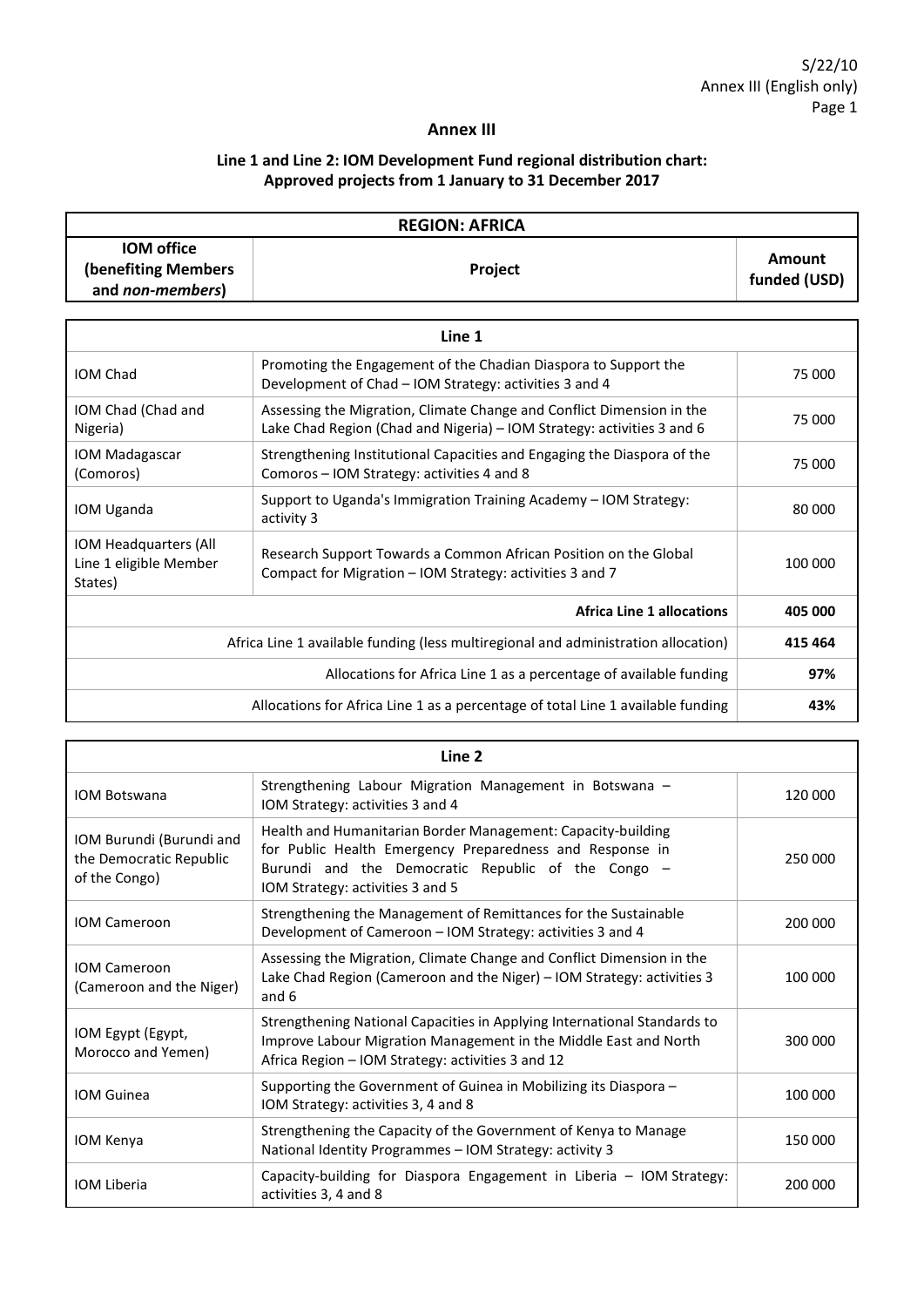| <b>REGION: AFRICA (continued)</b>                                    |                |                        |
|----------------------------------------------------------------------|----------------|------------------------|
| <b>IOM</b> office<br>(benefiting Members<br>and <i>non-members</i> ) | <b>Project</b> | Amount<br>funded (USD) |
|                                                                      |                |                        |

| Line 2 (continued)                                                                 |                                                                                                                                                                   |               |
|------------------------------------------------------------------------------------|-------------------------------------------------------------------------------------------------------------------------------------------------------------------|---------------|
| <b>IOM Morocco</b>                                                                 | Initiative for Ethical Recruitment in Morocco - IOM Strategy: activities 3<br>and $12$                                                                            | 120 000       |
| <b>IOM Namibia</b>                                                                 | Strengthening Migration Management in Namibia - IOM Strategy:<br>activity 3                                                                                       | 150 000       |
| IOM Senegal                                                                        | Strengthening the Capacities of the Migration Research Institutions in<br>Senegal - IOM Strategy: activities 3 and 6                                              | 100 000       |
| <b>IOM Sierra Leone</b>                                                            | Strengthening Disaster Preparedness and Response in Sierra Leone - IOM<br>Strategy: activity 3                                                                    | 100 000       |
| <b>IOM South Africa</b>                                                            | Research on the Socioeconomic Contribution of Migrants in South Africa's<br>Informal Urban Settlements - IOM Strategy: activities 3 and 6                         | 120 000       |
| <b>IOM Zambia</b>                                                                  | Zambia Migration Profile: Supporting Evidence-based Migration-related<br>Policymaking and Planning in Zambia - Phase II - IOM Strategy: activities<br>$3$ and $6$ | 110 000       |
| IOM Zambia (Malawi,<br>Zambia and Zimbabwe)                                        | Promoting a Regional Corridor Approach to Coordinated/Integrated<br>Border Management in Eastern and Southern Africa - IOM Strategy:<br>activity 3                | 300 000       |
| <b>IOM Zimbabwe</b>                                                                | Strengthening the Institutional Capacity of the Zimbabwe Diaspora<br>Directorate for Increased Diaspora Engagement - IOM Strategy: activities<br>$3$ and $8$      | 200 000       |
| <b>Africa Line 2 allocations</b>                                                   |                                                                                                                                                                   | 2 620 000     |
| Africa Line 2 available funding (less multiregional and administration allocation) |                                                                                                                                                                   | 2 5 6 5 2 8 6 |
| Allocations for Africa Line 2 as a percentage of available funding                 |                                                                                                                                                                   | 102%          |
| Allocations for Africa Line 2 as a percentage of total Line 2 available funding    |                                                                                                                                                                   | 36%           |

| Lines 1 and 2                                     |           |  |
|---------------------------------------------------|-----------|--|
| Africa regional allocations to date               | 3 025 000 |  |
| Africa regional available funding                 | 2 980 750 |  |
| Percentage allocated across the two funding lines | 101%      |  |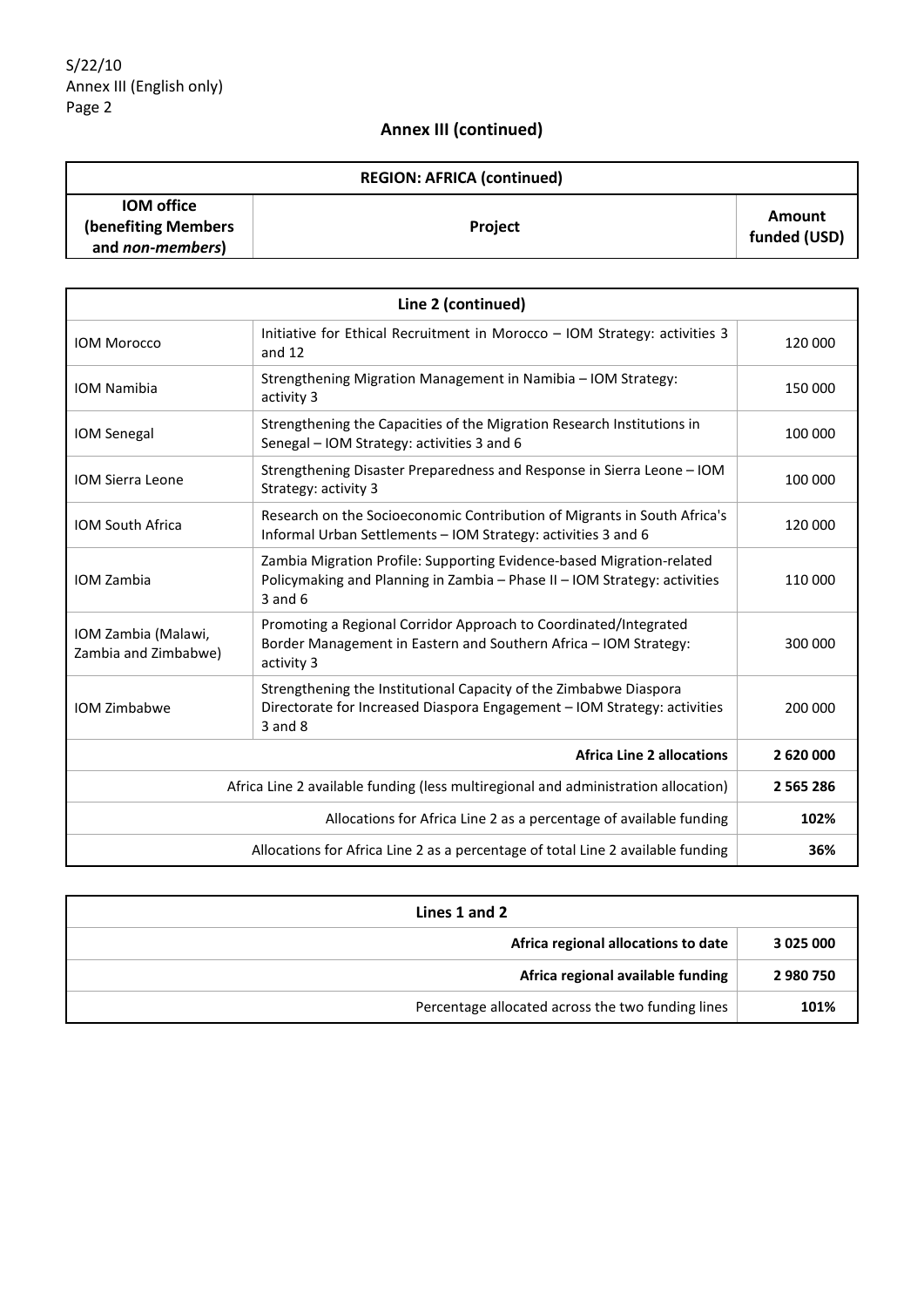### S/22/10 Annex III (English only) Page 3

| <b>REGION: MIDDLE EAST</b>                                           |                |                        |
|----------------------------------------------------------------------|----------------|------------------------|
| <b>IOM</b> office<br>(benefiting Members<br>and <i>non-members</i> ) | <b>Project</b> | Amount<br>funded (USD) |

|       | Line 1                                                                                  |
|-------|-----------------------------------------------------------------------------------------|
|       | <b>Middle East Line 1 allocations</b>                                                   |
| 18885 | Middle East Line 1 available funding (less multiregional and administration allocation) |
| 0%    | Allocations for Middle East Line 1 as a percentage of available funding                 |

| Line 2                                                                                  |         |
|-----------------------------------------------------------------------------------------|---------|
| <b>Middle East Line 2 allocations</b>                                                   |         |
| Middle East Line 2 available funding (less multiregional and administration allocation) | 146 588 |
| Allocations for Middle East Line 2 as a percentage of available funding                 | 0%      |

| Lines 1 and 2                                     |         |
|---------------------------------------------------|---------|
| <b>Middle East regional allocations</b>           |         |
| Middle East regional available funding            | 165 473 |
| Percentage allocated across the two funding lines | 0%      |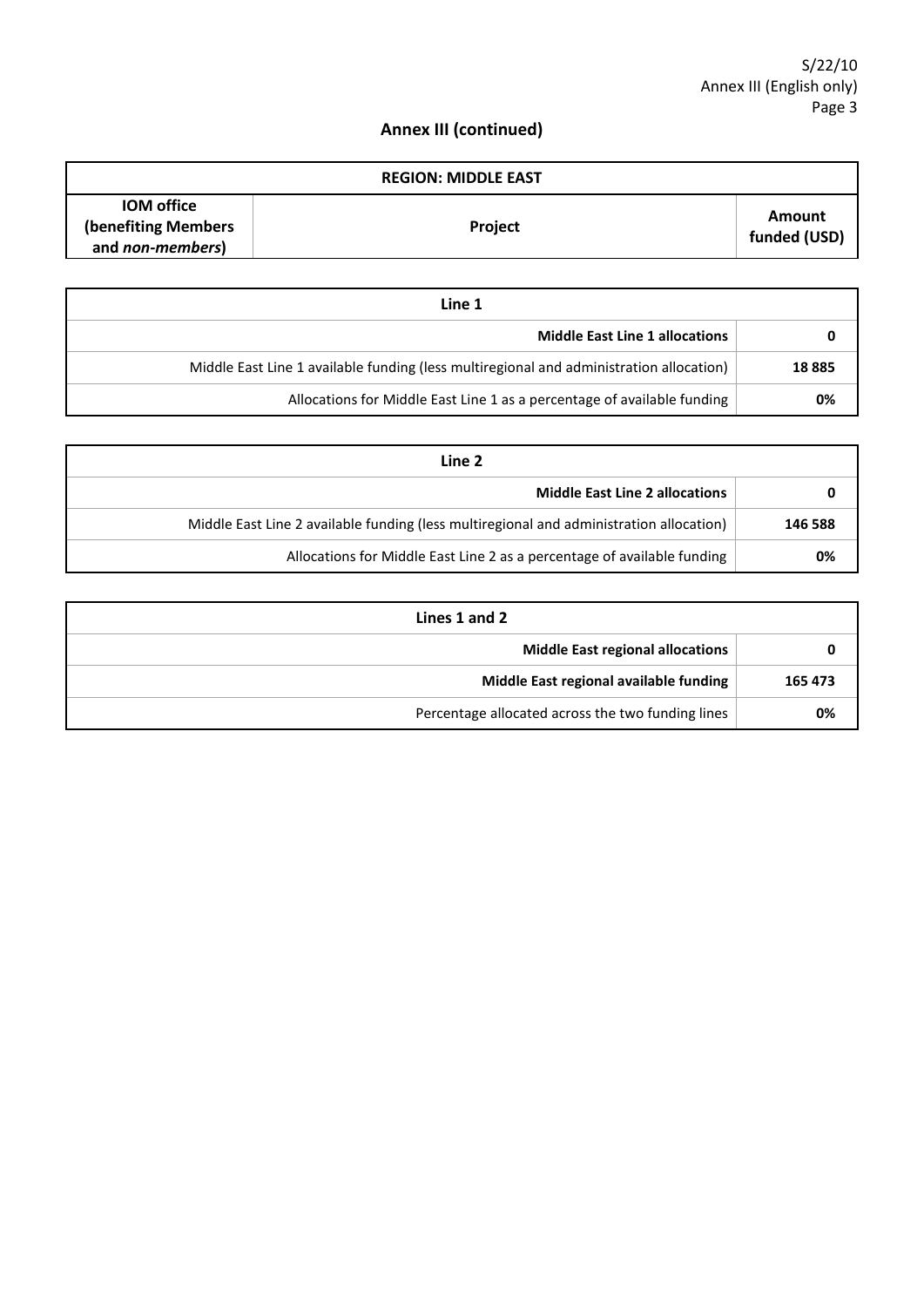| <b>REGION: LATIN AMERICA AND THE CARIBBEAN</b>                                                                                                                                                                                                                                                                                                               |                                                                                                                                        |                        |
|--------------------------------------------------------------------------------------------------------------------------------------------------------------------------------------------------------------------------------------------------------------------------------------------------------------------------------------------------------------|----------------------------------------------------------------------------------------------------------------------------------------|------------------------|
| <b>IOM</b> office<br><b>(benefiting Members</b><br>Project<br>and <i>non-members</i> )                                                                                                                                                                                                                                                                       |                                                                                                                                        | Amount<br>funded (USD) |
|                                                                                                                                                                                                                                                                                                                                                              | Line 1                                                                                                                                 |                        |
|                                                                                                                                                                                                                                                                                                                                                              |                                                                                                                                        |                        |
| <b>IOM Brazil</b>                                                                                                                                                                                                                                                                                                                                            | Improving Legal Assistance to Migrants in Brazil and Promoting their<br>Access to Labour Markets - IOM Strategy: activities 2, 3 and 8 | 100 000                |
| <b>IOM Jamaica</b>                                                                                                                                                                                                                                                                                                                                           | Promoting Integrity in International Recruitment and Migrants' Skills<br>Development in Jamaica - IOM Strategy: activities 3 and 12    | 100 000                |
| Regional Office in Buenos<br>Aires (Argentina, the<br>Plurinational State of<br>Strengthening the Capacity of the MERCOSUR Member States and the<br>Bolivia, Brazil, Colombia,<br>Media to Promote the Positive Contributions of Migration – IOM Strategy:<br>activities 3 and 7<br>Ecuador, Paraguay, Peru,<br>and the Bolivarian<br>Republic of Venezuela) |                                                                                                                                        | 39 236 <sup>1</sup>    |
| Latin America and the Caribbean Line 1 allocations<br>239 236                                                                                                                                                                                                                                                                                                |                                                                                                                                        |                        |
| Latin America and the Caribbean Line 1 available funding (less multiregional and<br>administration allocation)                                                                                                                                                                                                                                               |                                                                                                                                        | 179 405                |
| Allocations for Latin America and the Caribbean Line 1 as a percentage of available funding                                                                                                                                                                                                                                                                  |                                                                                                                                        | 133%                   |
| Allocations for Latin America and the Caribbean Line 1 as a percentage of total Line 1 available funding<br>25%                                                                                                                                                                                                                                              |                                                                                                                                        |                        |

| Line 2                                                                                                                                                                                                                                             |                                                                                                                                                                                       |         |
|----------------------------------------------------------------------------------------------------------------------------------------------------------------------------------------------------------------------------------------------------|---------------------------------------------------------------------------------------------------------------------------------------------------------------------------------------|---------|
| Strengthening the Technical Capacities of the Government of Belize<br><b>IOM Belize</b><br>towards Developing a National Migration and Development Policy -<br>IOM Strategy: activities 3 and 4                                                    |                                                                                                                                                                                       | 167000  |
| <b>IOM Colombia</b>                                                                                                                                                                                                                                | Gender-sensitive Capacity-building to Manage Irregular Migration<br>Between Colombia and the Bolivarian Republic of Venezuela -<br>IOM Strategy: activities 2 and 5                   | 100 000 |
| <b>IOM Costa Rica</b>                                                                                                                                                                                                                              | Support in the Design of a Regularization Process for Labour Migrants in<br>Costa Rica – IOM Strategy: activities 2 and 5                                                             | 150 000 |
| <b>IOM Ecuador</b>                                                                                                                                                                                                                                 | Technical Support for the Ecuadorian Government for the Public<br>Dissemination of the Human Mobility Law and the Transition to the<br>Electronic Passport - IOM Strategy: activity 3 |         |
| <b>IOM El Salvador</b><br>(Belize, Costa Rica,<br>Strengthening Public Policies to Protect and Empower Migrant Women in<br>El Salvador, Guatemala,<br>Mesoamerica - IOM Strategy: activities 4 and 7<br>Honduras, Mexico,<br>Nicaragua and Panama) |                                                                                                                                                                                       | 183 000 |
| <b>IOM Honduras</b>                                                                                                                                                                                                                                | Honduras Migration Profile: Supporting Evidence-based Migration-related<br>Policymaking and Planning - IOM Strategy: activities 3 and 6                                               | 150 000 |
| <b>IOM Nicaragua</b>                                                                                                                                                                                                                               | Strengthening the Capacities of the National Coalition Against Trafficking<br>in Persons in Nicaragua - IOM Strategy: activities 3 and 11                                             | 120 000 |
| <b>IOM Paraguay</b>                                                                                                                                                                                                                                | Strengthening Migration Management in Paraguay's Border Areas -<br>IOM Strategy: activity 3                                                                                           | 150 000 |

<span id="page-13-0"></span>1 Recovered funds from funding sources for previous years account for USD 22,236 of this figure.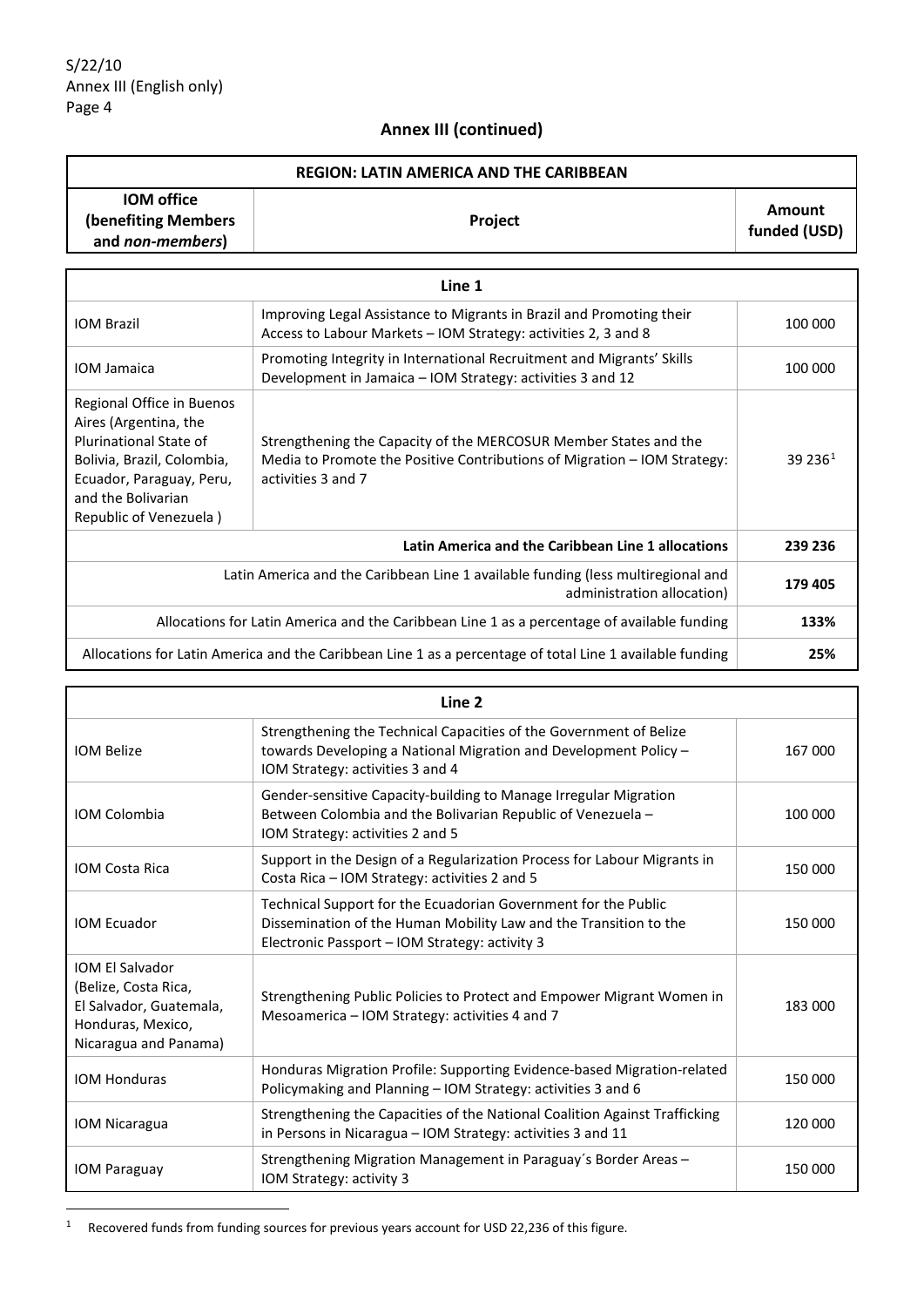### S/22/10 Annex III (English only) Page 5

| <b>REGION: LATIN AMERICA AND THE CARIBBEAN (continued)</b>           |                |                        |
|----------------------------------------------------------------------|----------------|------------------------|
| <b>IOM</b> office<br>(benefiting Members<br>and <i>non-members</i> ) | <b>Project</b> | Amount<br>funded (USD) |

| Regional Office in San José<br>(Belize, Costa Rica, El<br>Salvador, Guatemala,<br>Regional Capacity-building for the Production and Analysis of Regional<br>Migration Information in Mesoamerica and the Caribbean<br>Guyana, Honduras,<br>- IOM Strategy: activities 3, 6 and 7<br>Jamaica, Mexico,<br>Nicaragua, Panama, Saint<br>Lucia and Suriname) |                                                    | 300000 <sup>2</sup> |
|---------------------------------------------------------------------------------------------------------------------------------------------------------------------------------------------------------------------------------------------------------------------------------------------------------------------------------------------------------|----------------------------------------------------|---------------------|
|                                                                                                                                                                                                                                                                                                                                                         | Latin America and the Caribbean Line 2 allocations | 1470000             |
| Latin America and the Caribbean Line 2 available funding (less multiregional and<br>administration allocation)                                                                                                                                                                                                                                          |                                                    | 1465877             |
| Allocations for Latin America and the Caribbean Line 2 as a percentage of available funding                                                                                                                                                                                                                                                             |                                                    | 100%                |
| Allocations for Latin America and the Caribbean Line 2 as a percentage of total Line 2 available funding                                                                                                                                                                                                                                                |                                                    | 20%                 |

| Lines 1 and 2                                                    |         |
|------------------------------------------------------------------|---------|
| Latin America and the Caribbean regional allocations<br>1709 236 |         |
| Latin America and the Caribbean regional available funding       | 1645282 |
| Percentage allocated across the two funding lines                | 104%    |

<span id="page-14-0"></span> <sup>2</sup> Recovered funds from funding sources for previous years.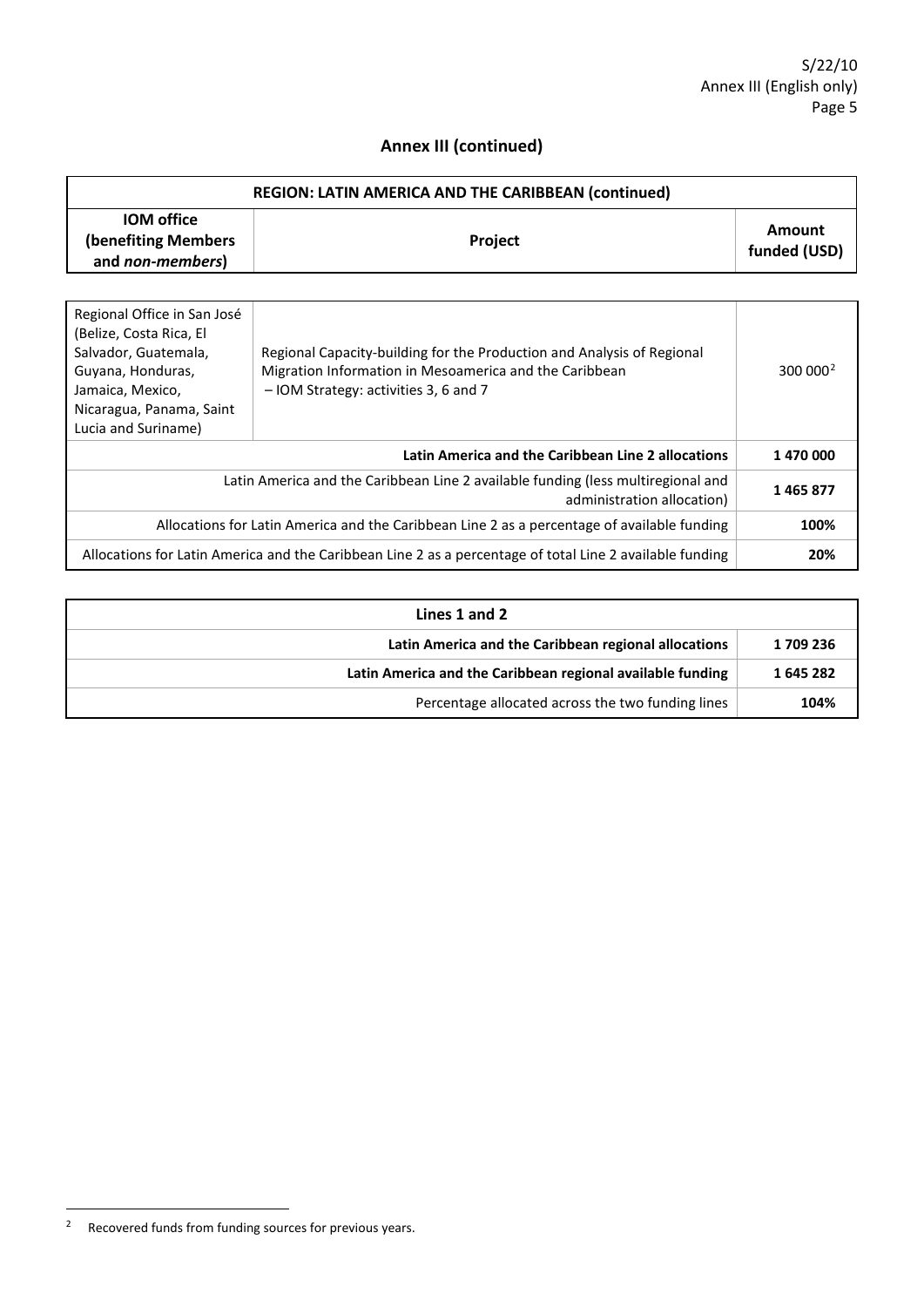|                                                              | <b>REGION: ASIA AND OCEANIA</b>                                                                       |                               |
|--------------------------------------------------------------|-------------------------------------------------------------------------------------------------------|-------------------------------|
| <b>IOM</b> office<br>(benefiting Members<br>and non-members) | Project                                                                                               | <b>Amount</b><br>funded (USD) |
|                                                              | Line 1                                                                                                |                               |
| <b>IOM China</b>                                             | Supporting China's Engagement in the Global Migration Debate - IOM<br>$C+$ <i>ratomu</i> osthutru $2$ | 100 000                       |

| IOM China<br>Strategy: activity 3                                                                                                                                                               |                                                                                              | 100 000 |
|-------------------------------------------------------------------------------------------------------------------------------------------------------------------------------------------------|----------------------------------------------------------------------------------------------|---------|
| Strengthening Border Management in Turkmenistan by Contributing to a<br>Modernized Visa System and Pre-Arrival Exchange of Information - IOM<br><b>IOM Turkmenistan</b><br>Strategy: activity 3 |                                                                                              | 100 000 |
| Asia and Oceania Line 1 allocations                                                                                                                                                             |                                                                                              | 200 000 |
|                                                                                                                                                                                                 | Asia and Oceania Line 1 available funding (less multiregional and administration allocation) | 236 059 |
| Allocations for Asia and Oceania Line 1 as a percentage of available funding                                                                                                                    |                                                                                              | 85%     |
| Allocations for Asia and Oceania Line 1 as a percentage of total Line 1 available funding                                                                                                       |                                                                                              | 21%     |

| Line <sub>2</sub>                                                                                                                                                               |                                                                                                                                                                    |         |
|---------------------------------------------------------------------------------------------------------------------------------------------------------------------------------|--------------------------------------------------------------------------------------------------------------------------------------------------------------------|---------|
| IOM Afghanistan                                                                                                                                                                 | Undertaking a Mapping Exercise and Qualitative Needs Assessment to<br>Support the National Diaspora Policy of Afghanistan - IOM Strategy:<br>activities 3, 4 and 8 |         |
| <b>IOM Cambodia</b>                                                                                                                                                             | Migration and its Impact on Cambodian Children and Families (MICCAF) -<br>IOM Strategy: activities 3 and 6                                                         | 200 000 |
| IOM Fiji (Kiribati,<br>the Marshall Islands and<br>Tuvalu)                                                                                                                      | Pacific Adaptation through Labour Mobility in the Low-lying Atoll States of<br>Kiribati, the Marshall Islands and Tuvalu - IOM Strategy: activities 3 and 4        | 300 000 |
| IOM Fiji (Tonga)                                                                                                                                                                | Capacity-building for Migration and Sustainable Development in Tonga -<br>IOM Strategy: activities 3 and 4                                                         | 200 000 |
| <b>IOM Kazakhstan</b><br>(Kazakhstan, Kyrgyzstan<br>and Tajikistan)                                                                                                             | Combating Trafficking in Persons by Addressing Online Recruitment in<br>Kazakhstan, Kyrgyzstan and Tajikistan - IOM Strategy: activity 11                          |         |
| IOM Mongolia                                                                                                                                                                    | Climate Change and Disaster-related Migration in Mongolia - IOM<br>Strategy: activity 3                                                                            |         |
| <b>IOM Nepal</b>                                                                                                                                                                | Increasing the Capacity of Migrant Resource Centres in Nepal to Foster<br>Safe, Humane and Orderly Migration - IOM Strategy: activities 3 and 12                   |         |
| IOM Solomon Islands (Fiji,<br>Papua New Guinea,<br>Community Health and Mobility in the Pacific (CHAMP) - IOM Strategy:<br>Solomon Islands and<br>activity 3<br>Vanuatu)        |                                                                                                                                                                    | 300 000 |
| <b>IOM Thailand</b><br>(Cambodia and Thailand)                                                                                                                                  | Assessing Potential Changes in the Migration Patterns of Cambodian<br>Migrants and their Impact on Thailand and Cambodia - IOM Strategy:<br>activity 3             |         |
| IOM Thailand (Cambodia,<br>Supporting National Level Migration Health Coordination Mechanisms in<br>the Philippines and<br>Asia - IOM Strategy: activities 3 and 7<br>Thailand) |                                                                                                                                                                    | 250 000 |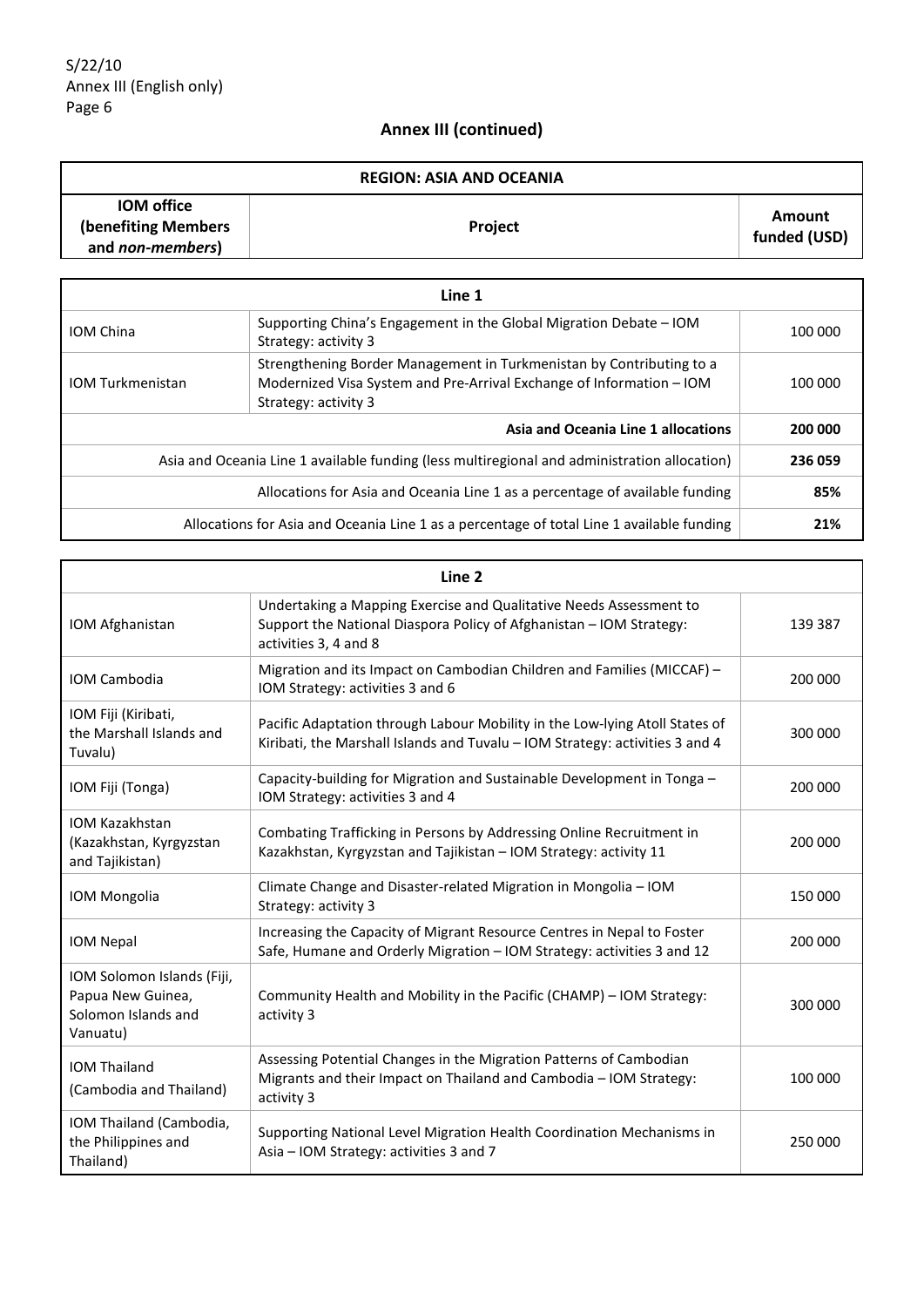| <b>REGION: ASIA AND OCEANIA (continued)</b>                                                                                                                                                                                                                 |  |                        |
|-------------------------------------------------------------------------------------------------------------------------------------------------------------------------------------------------------------------------------------------------------------|--|------------------------|
| <b>IOM</b> office<br><b>(benefiting Members</b><br>Project<br>and <i>non-members</i> )                                                                                                                                                                      |  | Amount<br>funded (USD) |
|                                                                                                                                                                                                                                                             |  |                        |
| Line 2 (continued)                                                                                                                                                                                                                                          |  |                        |
| Enhancing Industry Capacity to Implement Ethical Recruitment Models in<br>IOM Viet Nam (Nepal and<br>Viet Nam and Nepal to Protect Migrant Workers in South Korean<br>300 000<br>Viet Nam)<br>Businesses' Supply Chains - IOM Strategy: activities 3 and 12 |  |                        |
| Asia and Oceania Line 2 allocations                                                                                                                                                                                                                         |  | 2 3 3 3 3 8 7          |
| Asia and Oceania Line 2 available funding (less multiregional and administration allocation)                                                                                                                                                                |  | 2 198 816              |

| Allocations for Asia and Oceania Line 2 as a percentage of available funding              |     |
|-------------------------------------------------------------------------------------------|-----|
| Allocations for Asia and Oceania Line 2 as a percentage of total Line 2 available funding | 32% |
|                                                                                           |     |

| Lines 1 and 2                                      |           |
|----------------------------------------------------|-----------|
| Asia and Oceania regional allocations<br>2 539 387 |           |
| Asia and Oceania regional available funding        | 2 434 875 |
| Percentage allocated across the two funding lines  | 104%      |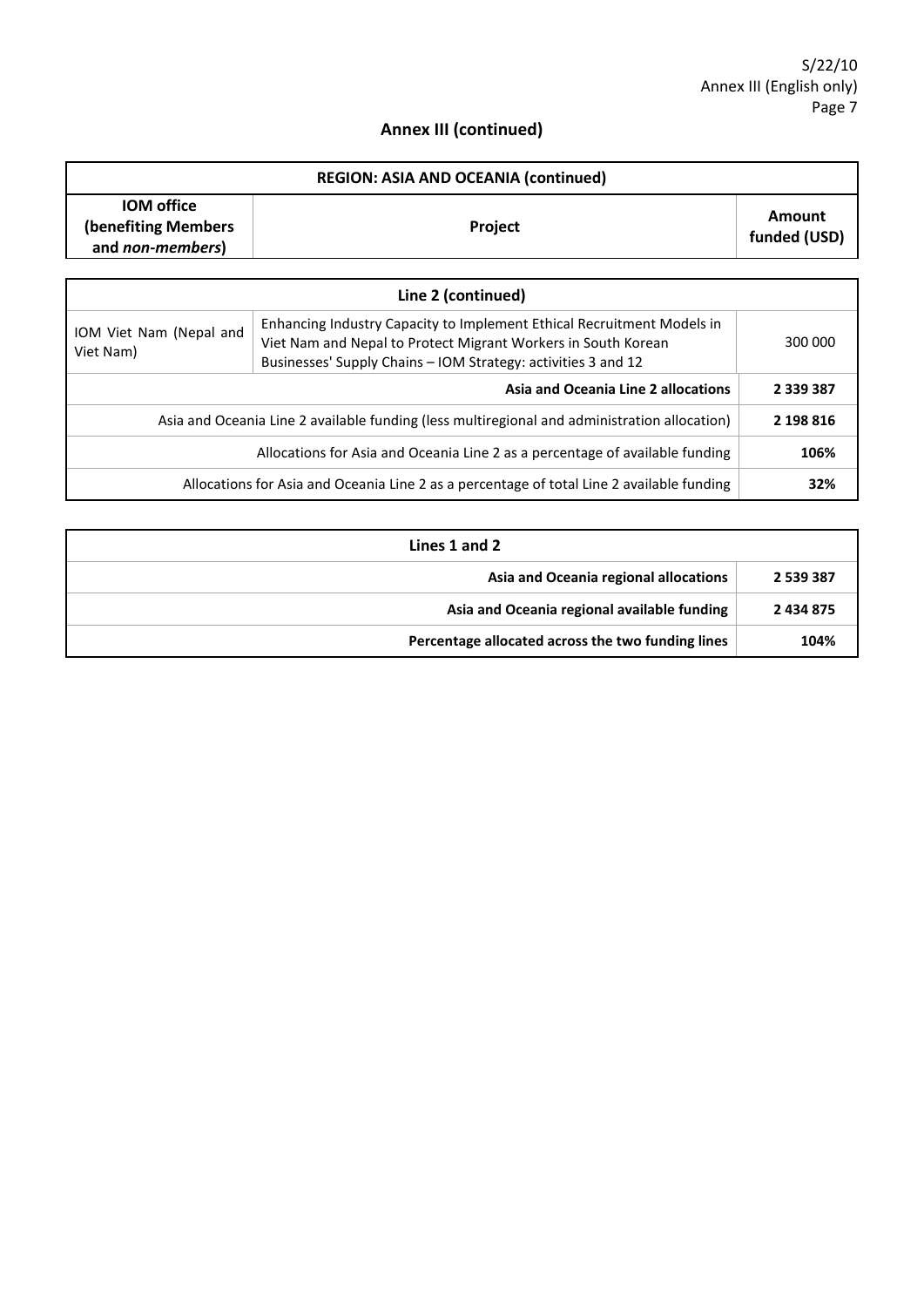| <b>REGION: EUROPE</b>                                                  |                |                               |
|------------------------------------------------------------------------|----------------|-------------------------------|
| <b>IOM</b> office<br>(benefiting Members,<br>non-members and<br>other) | <b>Project</b> | <b>Amount</b><br>funded (USD) |

| Line 1                                                                             |                                                                                                                                                                       |         |
|------------------------------------------------------------------------------------|-----------------------------------------------------------------------------------------------------------------------------------------------------------------------|---------|
| IOM the former Yugoslav<br>Republic of Macedonia                                   | Community-based Approach to Support Youth in a Targeted Municipality<br>in the former Yugoslav Republic of Macedonia - IOM Strategy: activities 3<br>100 000<br>and 5 |         |
|                                                                                    | <b>Europe Line 1 allocations</b>                                                                                                                                      | 100 000 |
| Europe Line 1 available funding (less multiregional and administration allocation) |                                                                                                                                                                       | 94 4 23 |
|                                                                                    | Allocations for Europe Line 1 as a percentage of available funding                                                                                                    | 106%    |
|                                                                                    | Allocations for Europe Line 1 as a percentage of total Line 1 available funding                                                                                       | 11%     |

| Line <sub>2</sub>                                                                                                                                                                                                                                                               |                                                                                                                                                                  |                      |
|---------------------------------------------------------------------------------------------------------------------------------------------------------------------------------------------------------------------------------------------------------------------------------|------------------------------------------------------------------------------------------------------------------------------------------------------------------|----------------------|
| <b>IOM Armenia</b>                                                                                                                                                                                                                                                              | Strengthening Armenia's Identity Management System - IOM Strategy:<br>activity 3                                                                                 | 200 000              |
| IOM Azerbaijan                                                                                                                                                                                                                                                                  | Supporting the Enhancement of National Capacities to Combat Human<br>Trafficking in Azerbaijan (SNCT) - IOM Strategy: activities 3 and 11                        | 180 000              |
| <b>IOM Belarus</b>                                                                                                                                                                                                                                                              | Strengthening the Readmission Capacity of Belarus – IOM Strategy:<br>activity 3                                                                                  | 100 000              |
| <b>IOM Moldova</b>                                                                                                                                                                                                                                                              | Development of Psychological Integrated Services of the Border Police<br>Department in the Republic of Moldova (SPINS) - IOM Strategy: activities<br>$1$ and $2$ | 170 000              |
| IOM Montenegro (Albania,<br>Bosnia and Herzegovina,<br>Montenegro, Serbia, the<br>Support to Western Balkan States in Establishing Advance Passenger<br>former Yugoslav Republic<br>Information Systems - IOM Strategy: activity 3<br>of Macedonia and<br>Kosovo <sup>3</sup> ) |                                                                                                                                                                  | 250 000 <sup>4</sup> |
|                                                                                                                                                                                                                                                                                 | <b>Europe Line 2 allocations</b>                                                                                                                                 | 900 000              |
| Europe Line 2 available funding (less multiregional and administration allocation)                                                                                                                                                                                              |                                                                                                                                                                  | 952820               |
|                                                                                                                                                                                                                                                                                 | Allocations for Europe Line 2 as a percentage of available funding                                                                                               | 94%                  |
| Allocations for Europe Line 2 as a percentage of total Line 2 available funding                                                                                                                                                                                                 |                                                                                                                                                                  | 12%                  |

| Lines 1 and 2                                     |           |
|---------------------------------------------------|-----------|
|                                                   | 1 000 000 |
| <b>Europe regional allocations</b>                |           |
| <b>Europe regional available funding</b>          | 1 047 243 |
| Percentage allocated across the two funding lines | 95%       |

<span id="page-17-1"></span><span id="page-17-0"></span><sup>&</sup>lt;sup>3</sup> References to Kosovo shall be understood to be in the context of United Nations Security Council resolution 1244 (1999).<br><sup>4</sup> Recovered funds from funding sources for previous vears account for USD 95.928 of this figure

Recovered funds from funding sources for previous years account for USD 95,928 of this figure.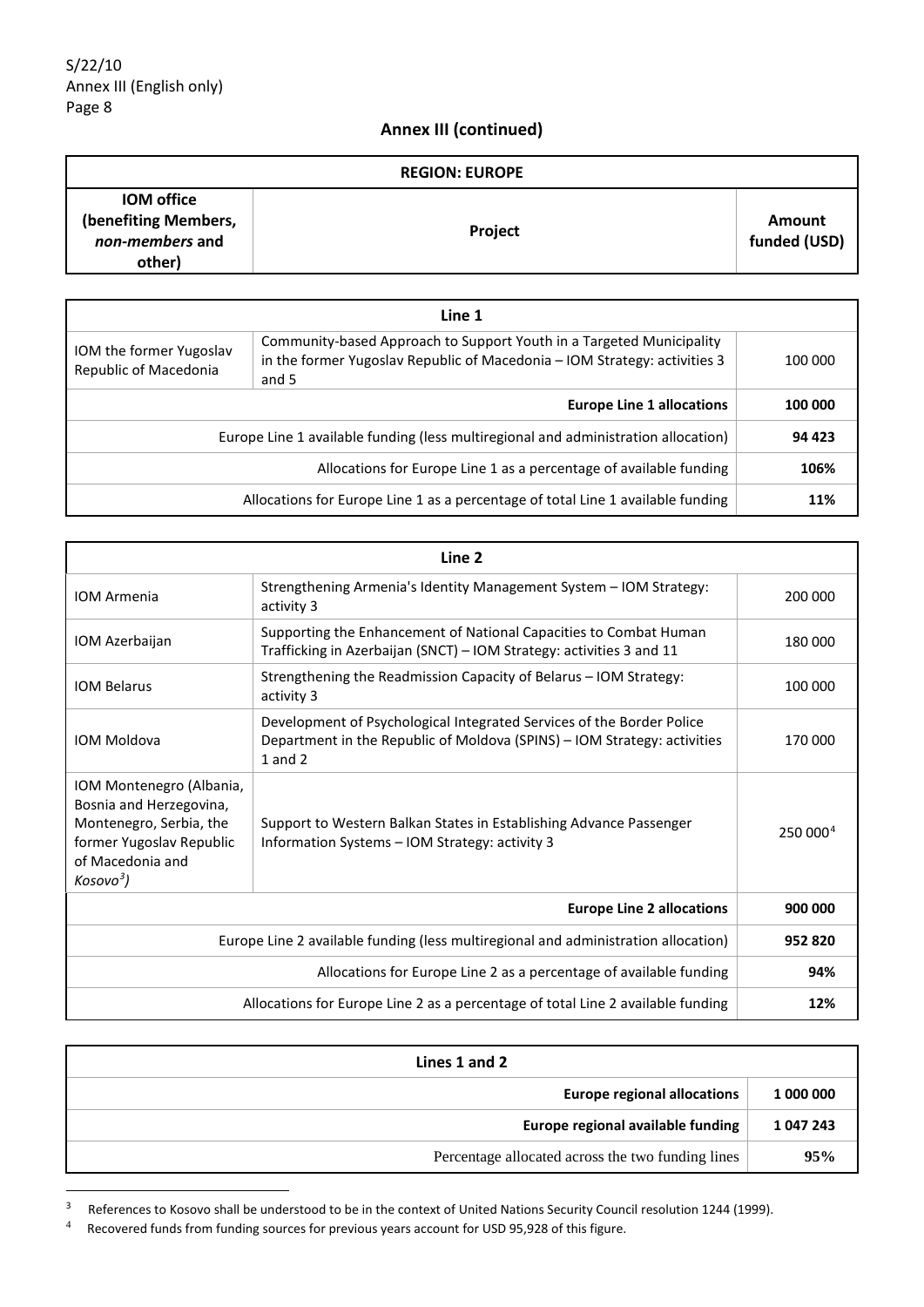| <b>ADMINISTRATION AND MULTIREGIONAL</b> |                |                        |
|-----------------------------------------|----------------|------------------------|
| <b>IOM</b> office                       | <b>Project</b> | Amount<br>funded (USD) |

| <b>Administration Line 1</b>                            |                                                                                                                         |         |
|---------------------------------------------------------|-------------------------------------------------------------------------------------------------------------------------|---------|
|                                                         | Total                                                                                                                   | 478 000 |
|                                                         | Allocation as a percentage of available total (Line 1 and Line 2)                                                       | 5%      |
| <b>Multiregional Line 2</b>                             |                                                                                                                         |         |
| IOM Headquarters (all Line<br>2 eligible Member States) | Community-based Film Production to Promote a Better Understanding of<br>Migration – IOM Strategy: activities 3, 5 and 7 | 100 000 |
| <b>IOM Headquarters</b>                                 | <b>PRIMA Enhancements and Maintenance</b>                                                                               | 75 000  |
|                                                         | Allocation as a percentage of available total (Line 2)                                                                  | 2%      |